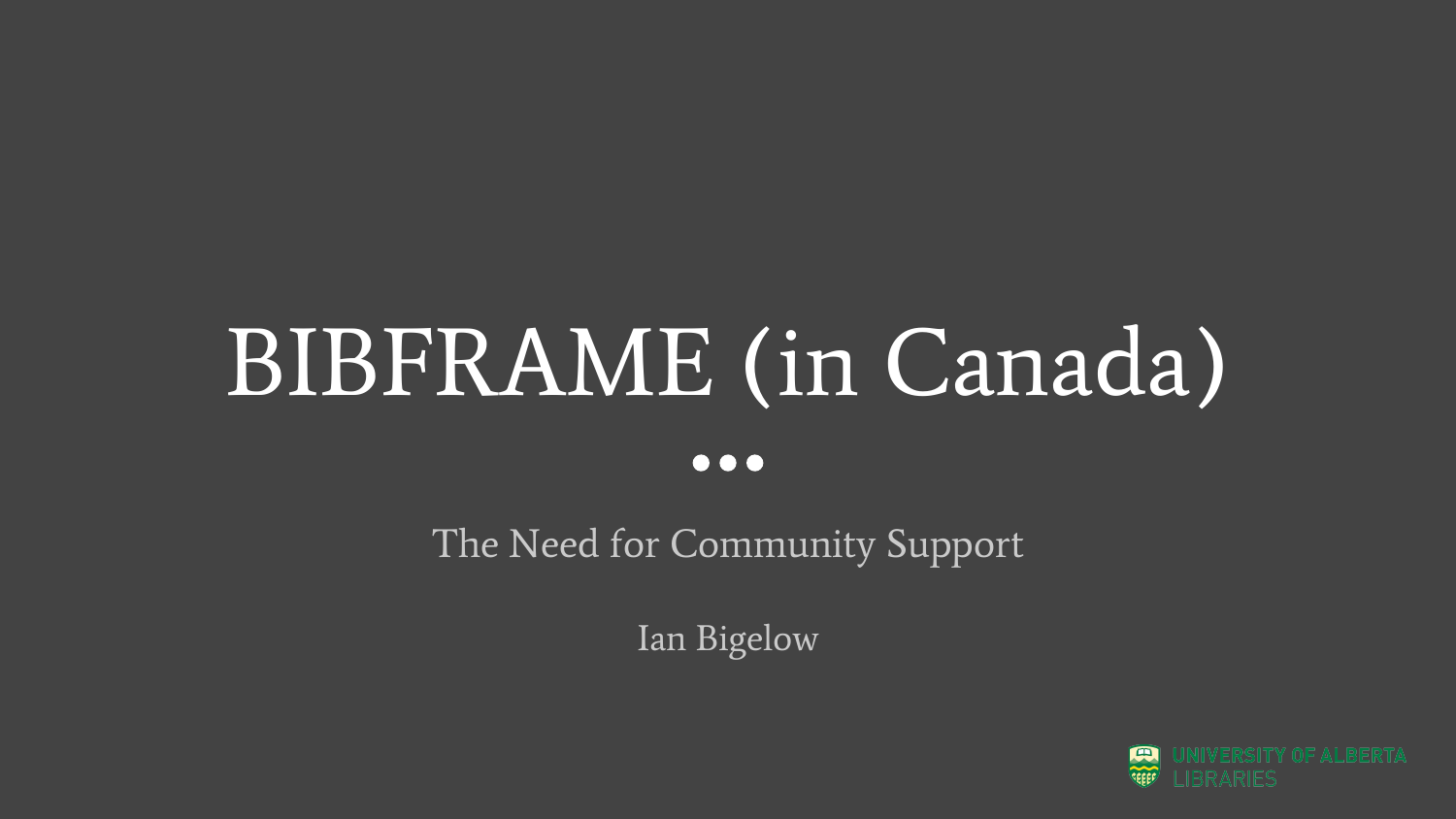## Preparing for Linked Data at the University of Alberta Libraries (UAL)

- 1. Training and updates for staff
- 2. Building technical expertise
- 3. MARC to bf: conversion, reconciliation, and enrichment
- 4. Strategic planning and vision for linked data at UAL
- 5. Collaboration:

Moving forward with linked data within the Libraries aligns with the strategic directions of the University of Alberta, as outlined in [For the Public Good](https://www.ualberta.ca/strategic-plan):

Objective 18, strategy ii: Participate and provide leadership in municipal, provincial, national, and international consortia, networks, and programs.

● UAL would be working on linked data progress in collaboration with consortial partners as well as the national and international programs.IY OF AL RERTA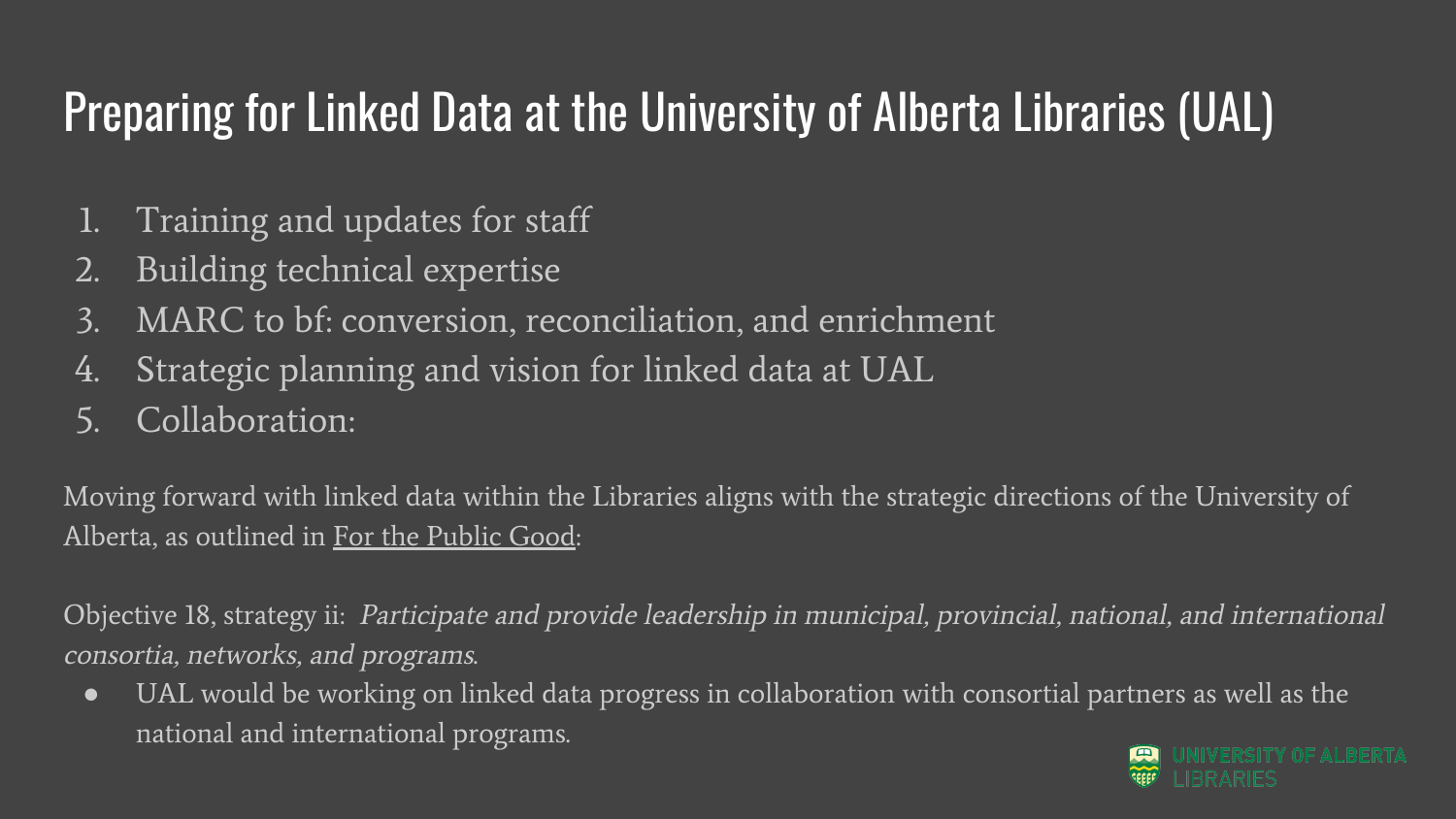# Canadian Linked Data Initiative (CLDI)

https://connect.library.utoronto.ca/ display/U5LD/Canadian+Linked+ Data+Initiative+Home

### Members:

- University of Alberta
- Bibliothèque et Archives du Québec
- University of British Columbia
- Canadiana.org
- **Library and Archives Canada**
- McGill University
- Université de Montréal
- University of Toronto

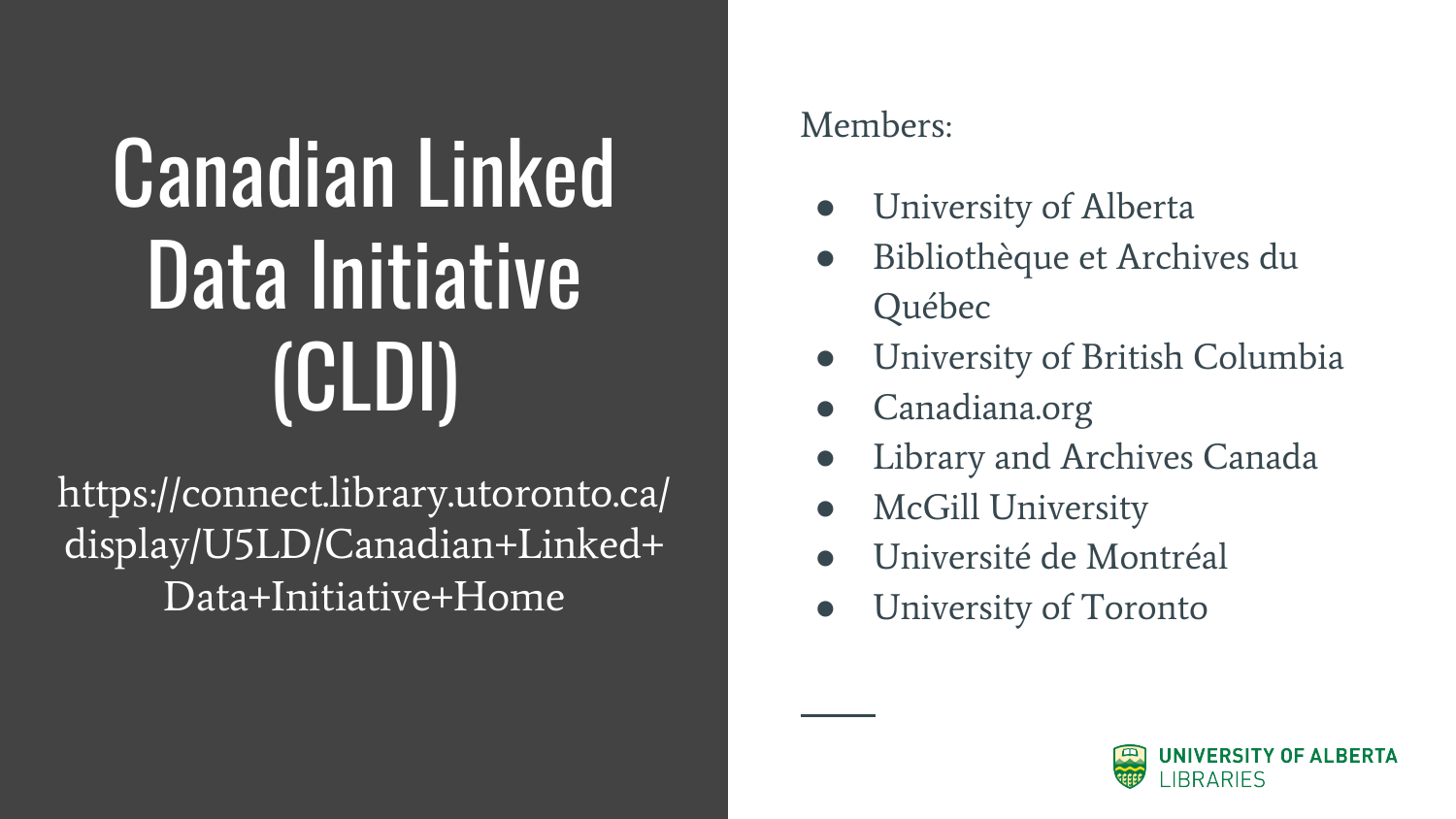# CLDI Strategic Intentions

- 1. Create a linked data learning culture at our institutions and in Canada
- 2. Sustain an environment of experimentation with linked data
- 3. Communicate effectively within CLDI and to the larger community

Working Groups: Metadata, Digital Projects, Education and Training, Grants, Groupe de Travail Francophone, IT, Planning, User Experience

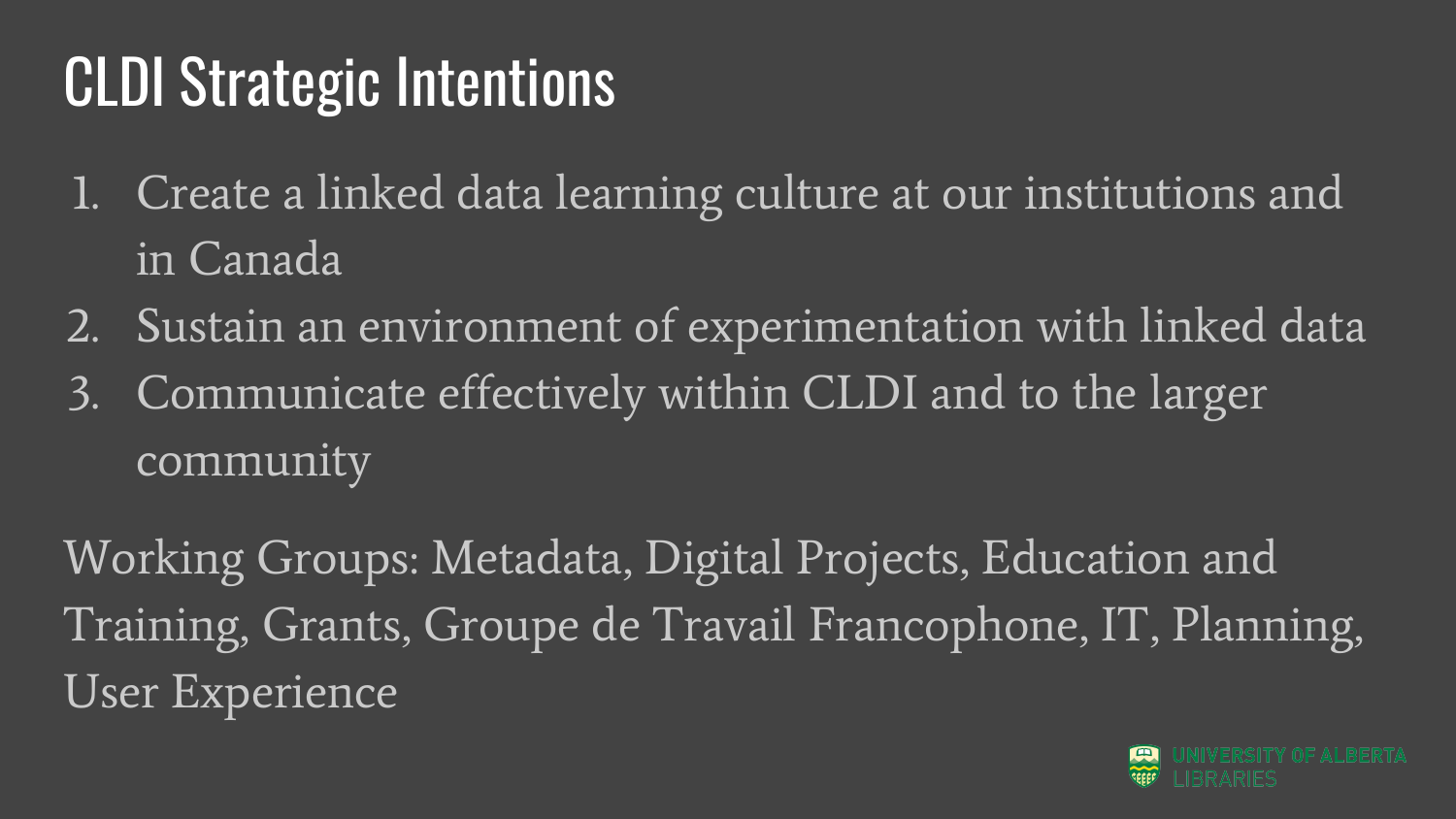# Canadian Federation of Library Associations (CFLA)

CFLA Cataloguing and Metadata Standards Committee

- [Canadian Committee on Cataloguing](https://www.bac-lac.gc.ca/eng/services/cataloguing-metadata/Pages/canadian-committee-cataloguing.aspx)
	- "The Canadian Committee on Cataloguing (CCC) is a national advisory committee on matters of cataloguing and bibliographic control. It also represents Canada on the North American RDA Committee (NARDAC). NARDAC represents North America on the RDA Steering Committee  $(RSC).$ "
- [Canadian Committee on Metadata Exchange](http://www.marc21.ca/040010-203-e.html)
	- "The Canadian Committee on Metadata Exchange (CCM) is the national advisory committee on MARC 21 formats and related national and international standards for the representation in machine-readable form of bibliographic information."<sup>2</sup>

### CFLA-FCAB working group/task force to look at Canadian Readiness for Bibframe (Coming Soon)

1. Canadian Committee on Cataloguing (2018). Introduction. Retrieved from: https://www.bac-lac.gc.ca/eng/services/cataloguing-metadata/Pages/canadian-committee-cataloguing.aspx



<sup>2.</sup> Canadian Committee on Metadata Exchange (2017). General Information. Retrieved from: http://www.marc21.ca/040010-203-e.html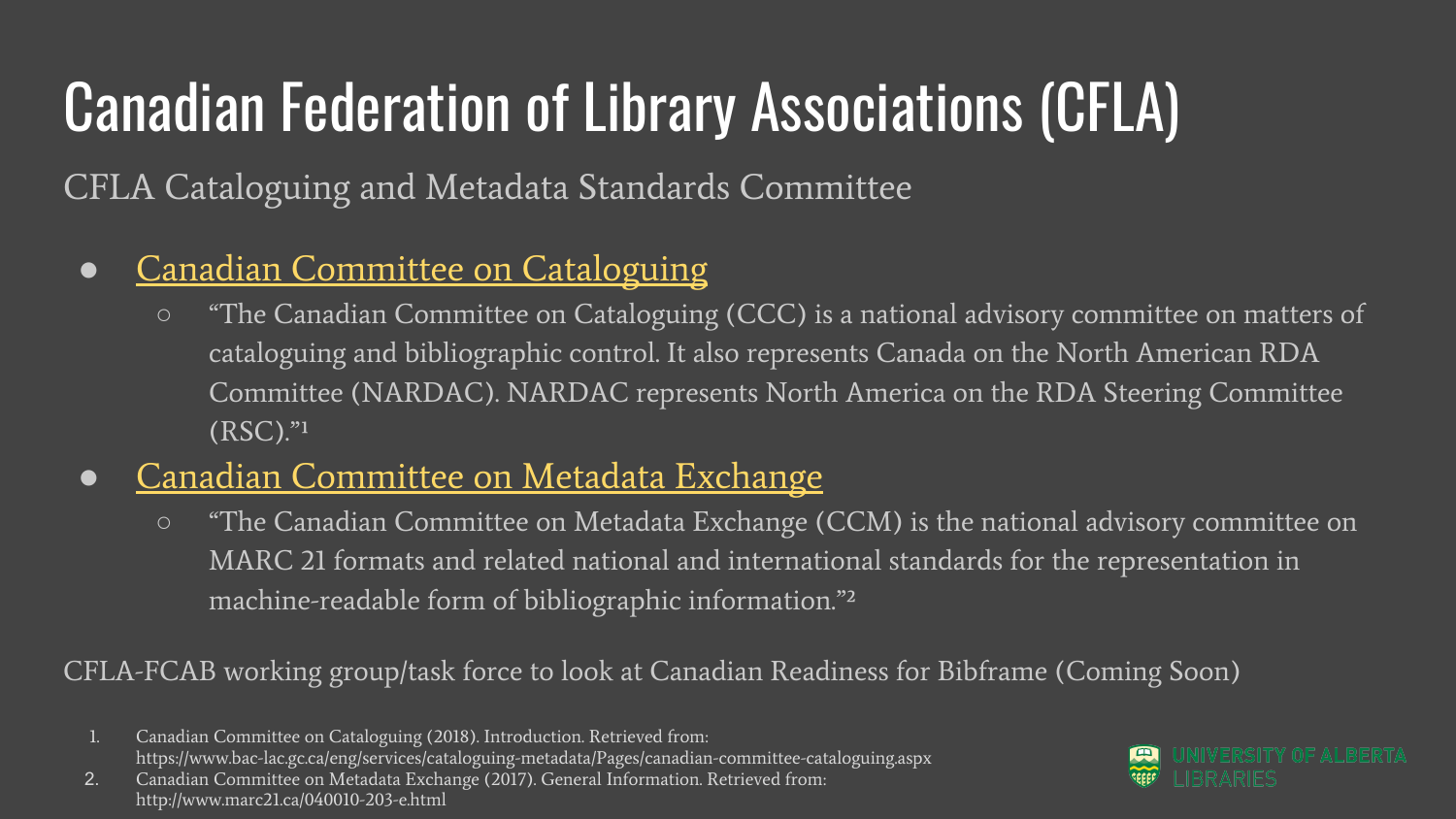# **Work in National Libraries**

**昌Print Subscribe ② Share/Save QGive Feedback** 

#### **BIBFRAME**

**bf:** BIBFRAME

#### **O** Home

- **O** Frequently asked questions
- **O** Webcasts & presentations
- **S** Contact us

#### **Model & Vocabulary**

- > BIBFRAME model
- > BIBFRAME vocabulary
	- > Category view
	- > List view
	- > RDF View
- > Extension list view

#### **MARC 21 to BIBFRAME 2.0 Conversion Specifications**

The following specifications were developed to support a pilot in the use of BIBFRAME 2.0 at the Library of Congress. They specify the conversion of MARC Bibliographic records to BIBFRAME Work, Instance and Item descriptions, and MARC Authority records for titles and name/titles to BIBFRAME Work descriptions.

#### **MARC Bibliographic Conversion Specifications**

- > Fields 001-005, 007 Control, physical description R1 (Excel, 36 KB, 06/07/2017)
- Fields 006, 008 Fixed fields R0 (Excel, 30 KB, 03/07/2017)
- Fields 010-048 Identifiers, etc. R1 (Excel, 21 KB, 06/02/2017)
- Field 048 Instrument codes R0 (Excel, 14 KB)
- > Fields 050-088 Class/call numbers, etc. R1 (Excel, 16 KB, 01/02/2018)
- > Fields 1XX, 6XX, 7XX, 8XX; X00, X10, X11 Names R1 (Excel, 12 KB, 01/02/2018)
- > Fields 200-24X, except 240 Titles R1 (Excel, 13KB, 06/08/2017)
- > Fields 240, X30, etc. Uniform titles R2 (Excel, 12 KB, 01/02/2018)
- > Fields 250-270 Edition, imprint, etc. R2 (Excel, 15 KB, 01/24/2018)
- > Fields 3XX Physical description, etc. R1 (Excel, 22 KB, 06/07/2017)
- > Fields 490, 510, 530-535 Links R1 (Excel, 14 KB, 06/09/2017)
- Fields 5XX Notes R2 (Excel, 72 KB, 01/02/2018)
- > Fields 647-662 Subjects R2 (Excel, 14 KB, 02/01/2018)

#### **Usage Notes**

These specifications are written from the perspective of MARC so that each element in MARC would at least be considered, even if not converted. The specifications are presented in MS Excel files accompanied by a few explanatory specifications in MS Word. If there is little or no use of an element in the Library of Congress records, the Specifications usually say "nac" (no attempt to convert) in the conversion column. Others may want to augment the specifications to address "nac" elements. Some elements in a MARC record are not relevant outside the MARC environment so they are simply marked "ignore".

A shorthand is used for the specification of the conversion from MARC to BIBFRAME RDF. The shorthand uses W for Work, I for Instance, but Item for Item. The Specifications use the vocabularies that are in http://id.loc.gov in a number of cases, especially for names, subjects, genre, and 007 and 008 data.

The Specifications also use properties with strings for data that will be used when trying to match and merge data to change the data to conform to the BIBFRAME Work and Instance models and to identify labels and RWOs in the

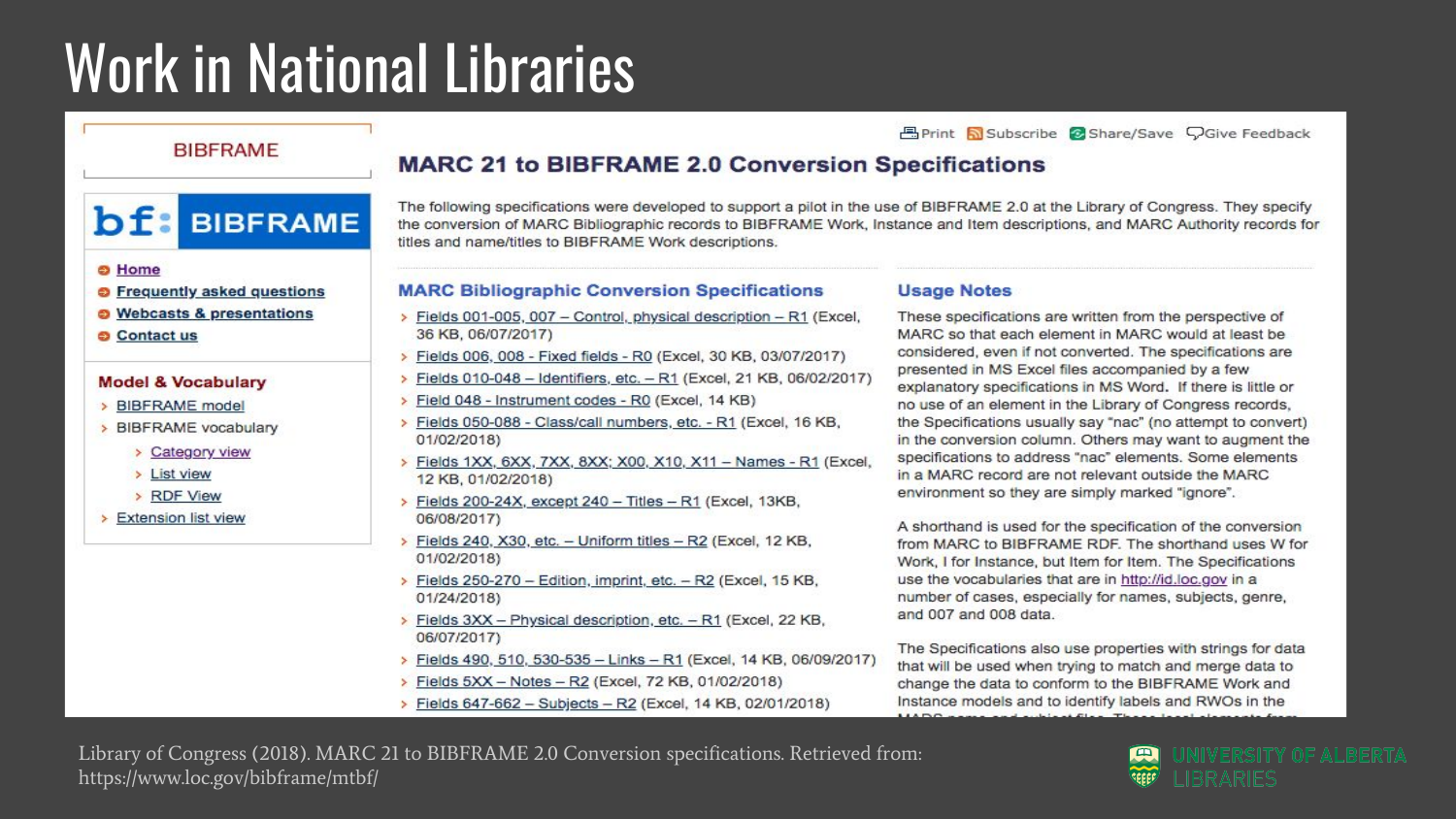### KB becomes the first national library to fully transition to linked data

Pressmeddelande Jul 06, 2018 11:30 CEST



With linked open data, the information in the library catalogue can be more easily understood by the rest of the web.

MyNewsDesk, National Library of Sweden (2018). KB becomes the first national library to fully transition to linked data. Retreived from: http://www.mynewsdesk.com/se/kungliga\_biblioteket/pressreleases/kb-becomes-the-first-national-library-to-fully-transition-to-linked-data-2573 975

UNIVERSITY OF ALBERTA 四 seege **LIBRARIES**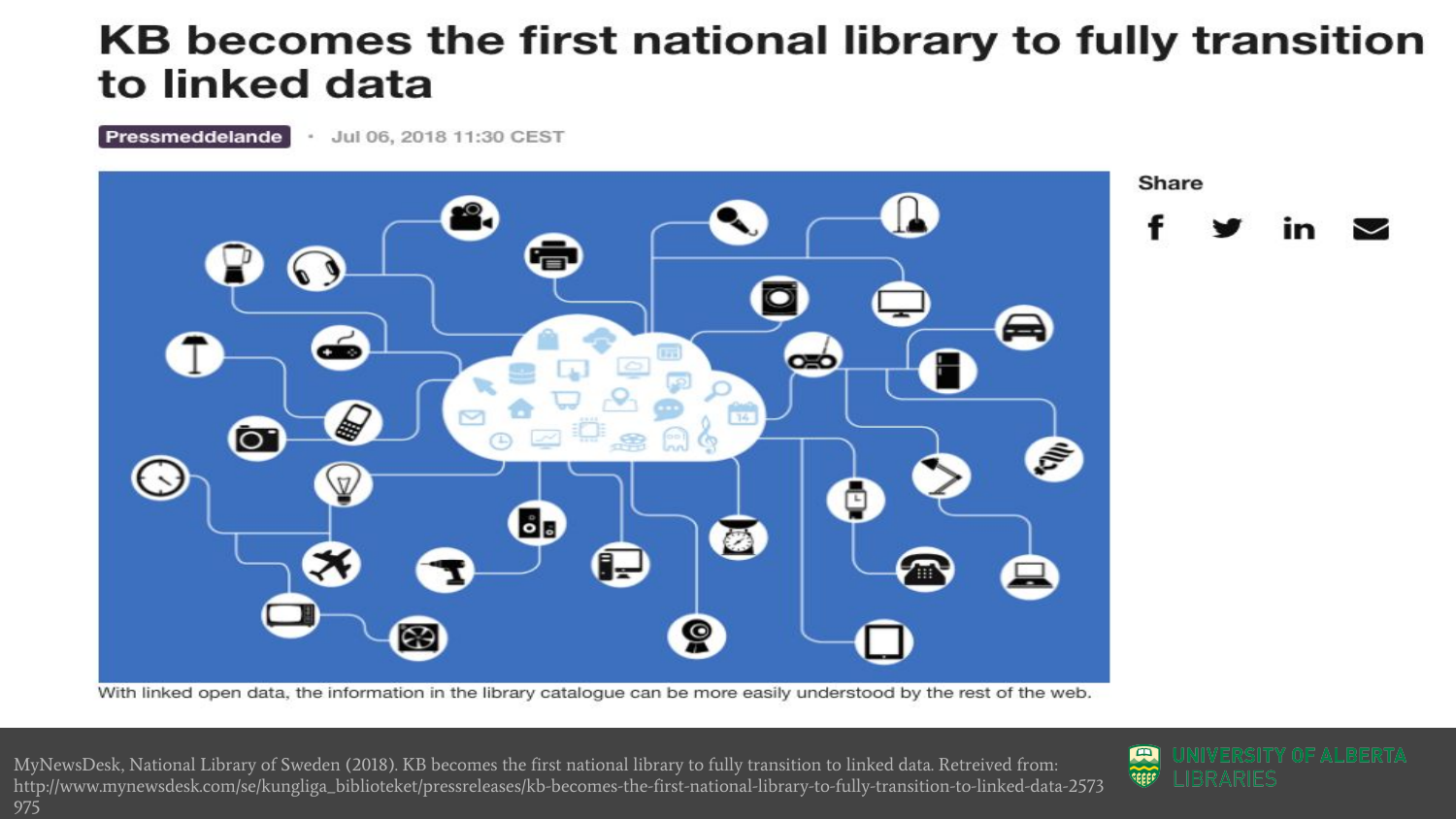

| bib |                 | auth hold       |  |
|-----|-----------------|-----------------|--|
|     |                 | 000 001 003 005 |  |
|     |                 | 006 007 008 010 |  |
|     |                 | 013 015 016 017 |  |
|     |                 | 018 020 022 024 |  |
|     |                 | 025 026 027 028 |  |
|     | 030 031 032 033 |                 |  |
|     | 034 035 036 037 |                 |  |
|     |                 | 038 040 041 042 |  |
|     |                 | 043 044 045 046 |  |
|     |                 | 047 048 049 050 |  |
|     | 051 052 055 060 |                 |  |
|     | 061 066 070 071 |                 |  |
|     | 072 074 080 082 |                 |  |
|     | 083 084 085 086 |                 |  |
|     | 088 090 092 096 |                 |  |
|     | 098 099 100 110 |                 |  |
|     | 111 130 210 222 |                 |  |
|     | 240 242 243 245 |                 |  |
|     | 246 247 249 250 |                 |  |
|     | 254 255 256 257 |                 |  |
|     | 258 260 263 264 |                 |  |
|     | 270 300 307 310 |                 |  |
|     | 321 336 337 338 |                 |  |
|     | 340 342 343 344 |                 |  |
|     | 345 346 347 349 |                 |  |

| 245<br>addLink:<br>hasTitle<br>resourceType:                                                               | Example<br><b>MARC</b>                         |  |
|------------------------------------------------------------------------------------------------------------|------------------------------------------------|--|
| Title                                                                                                      | "245": {                                       |  |
| \$6<br>property: marc:fieldref                                                                             | "ind1": "1",<br>"ind2": "0",<br>"subfields": [ |  |
| \$8<br>property: marc:groupid                                                                              | {"a": "Anteckningar från en ö"}                |  |
| \$c<br>NOTE: punctuation may include data about included parts (e.g. short stories)<br>aboutEntity: ?thing |                                                |  |
| leadingPunctuation: /                                                                                      | <b>JSON-LD</b>                                 |  |
| property: responsibilityStatement                                                                          |                                                |  |
| trailingPunctuation:.                                                                                      | "mainEntity": {<br>"hasTitle": [               |  |
| \$f<br>aboutEntity: ?thing                                                                                 |                                                |  |
|                                                                                                            | "@type": "Title",                              |  |
| property: marc:inclusiveDates                                                                              | "mainTitle": "Anteckningar från en ö"          |  |
| \$g<br>aboutEntity: ?thing                                                                                 |                                                |  |
| property: marc:bulkDates                                                                                   |                                                |  |
|                                                                                                            |                                                |  |
| \$h aboutEntity: ?thing                                                                                    | Example                                        |  |
| property: marc:mediaTerm                                                                                   | <b>MARC</b>                                    |  |
| punctuationChars: =: /.                                                                                    |                                                |  |
| surroundingChars: []                                                                                       | $"245"$ : {                                    |  |
|                                                                                                            | "ind1": "0",                                   |  |
| \$s<br>property: version                                                                                   | "ind2": "0",                                   |  |
|                                                                                                            | "subfields": [                                 |  |

Kungliga Biblioteket (2018). MARC-mappningar. Retrieved from: https://id.kb.se/marcframe/#bib-245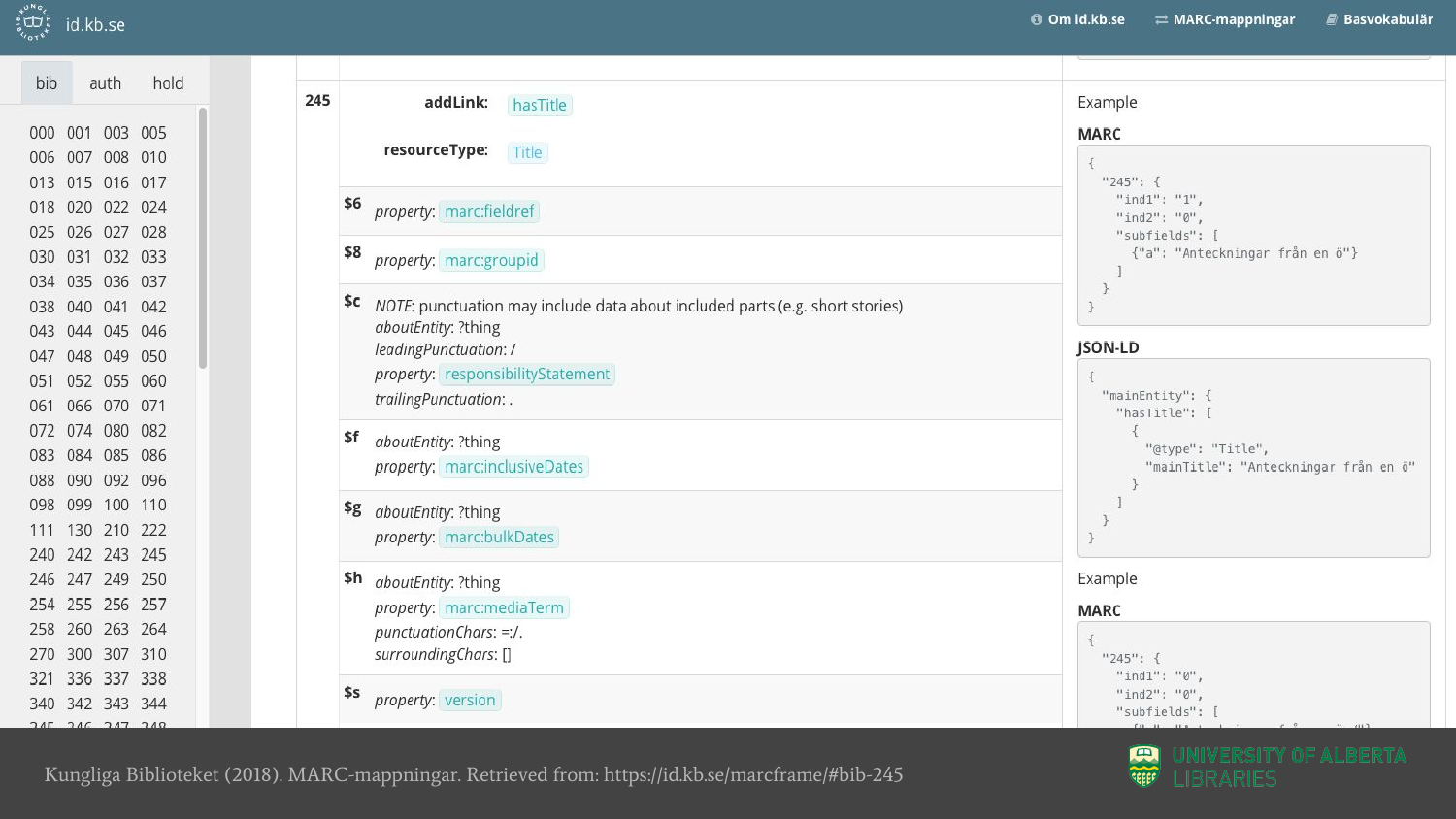### Casalini SHARE VDE (SVDE) Project: Vendor Supported and Community Driven Development

### Involvement in phase 1 and/or 2 has included:

- **•** Stanford University
- University California Berkeley
- Yale University
- Library of Congress
- University of Chicago
- University of Michigan Ann Arbor
- Harvard University
- Massachusetts Institute of Technology
- Duke University
- Cornell University
- Columbia University
- University of Pennsylvania
- Pennsylvania State University
- Texas A&M University,
- University of Alberta
- University of Toronto

Work thus far has culminated in the creation of an experimental linked data discovery environment as well as the return of the NEOS catalogue in MARC enriched with URI and BIBFRAME.

Phase 3a will see the implementation of the SVDE platform with the full UAL/NEOS catalogue with ongoing updates. This will allow us to continue with data experimentation and analysis, provide a training tool to familiarize ourselves with this kind of data/work, and continue progression towards linked data implementation.

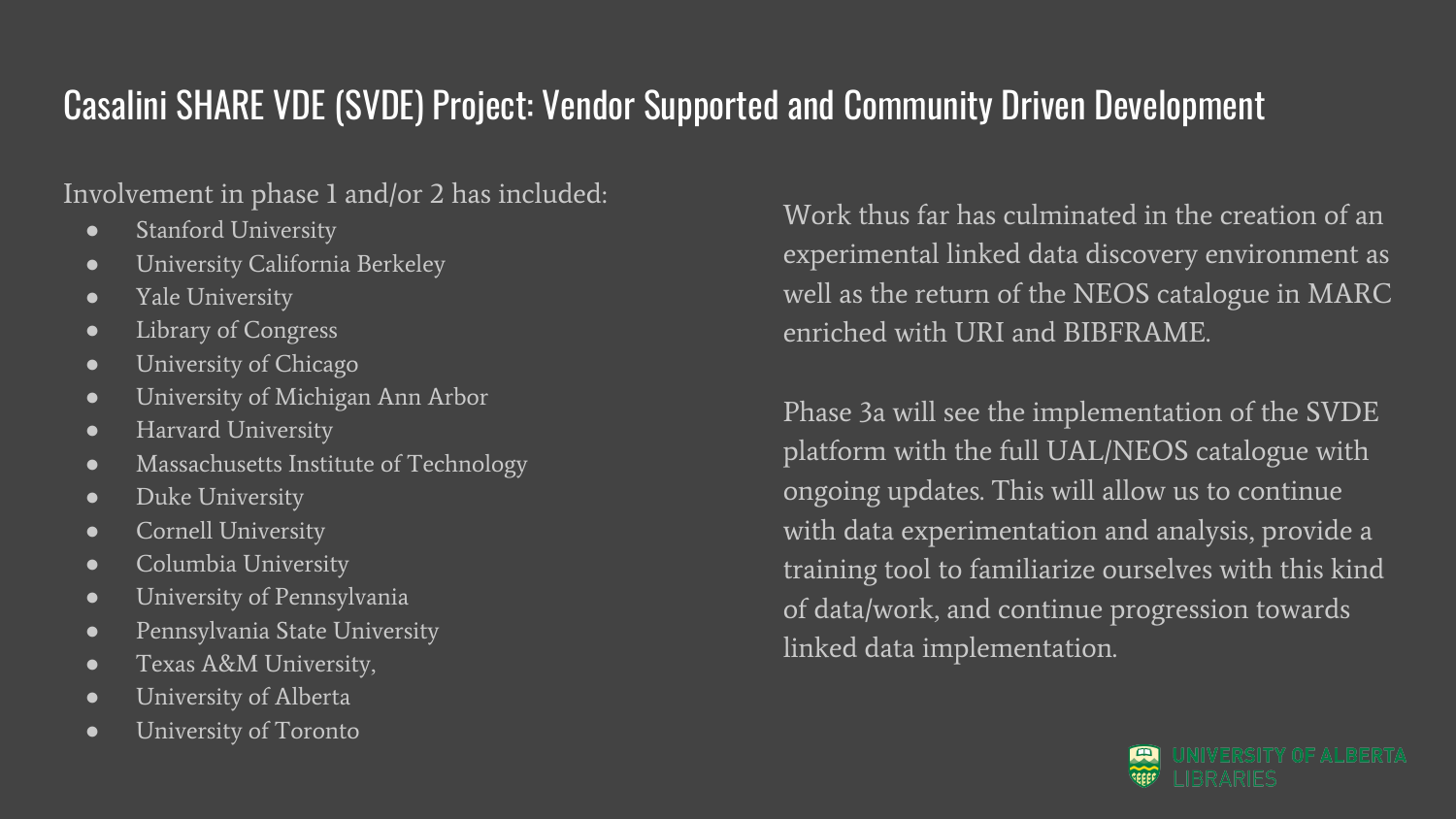## LD4P Phase 2 and the LD4P Cohort

A collaborative project among four institutions (Cornell, Harvard, Stanford, and the University of Iowa) and the Program for Cooperative Cataloging (PCC), this phase of LD4P will have seven broad goals:

- 1. The creation of a continuously fed pool of linked data expressed in BIBFRAME-based application profiles.
- 2. The development of an expanded cohort of libraries (the LD4P Cohort) capable of the creation and reuse of linked data through the creation of a cloud-based sandbox editing environment.
- 3. The development of policies, techniques and workflows for the automated enhancement of MARC data with identifiers to make its conversion to linked data as clean as possible.
- 4. The development of policies, techniques, and workflows for the creation and reuse of linked data and its supporting identifiers as libraries' core metadata.
- 5. Better integration of library metadata and identifiers with the Web through collaboration with Wikidata.
- 6. The enhancement of a widely-adopted library discovery environment (Blacklight) with linked-data based discovery techniques.
- 7. The orchestration of continued community collaboration through the development of an organizational framework called LD4. **ITY OF ALBERTA**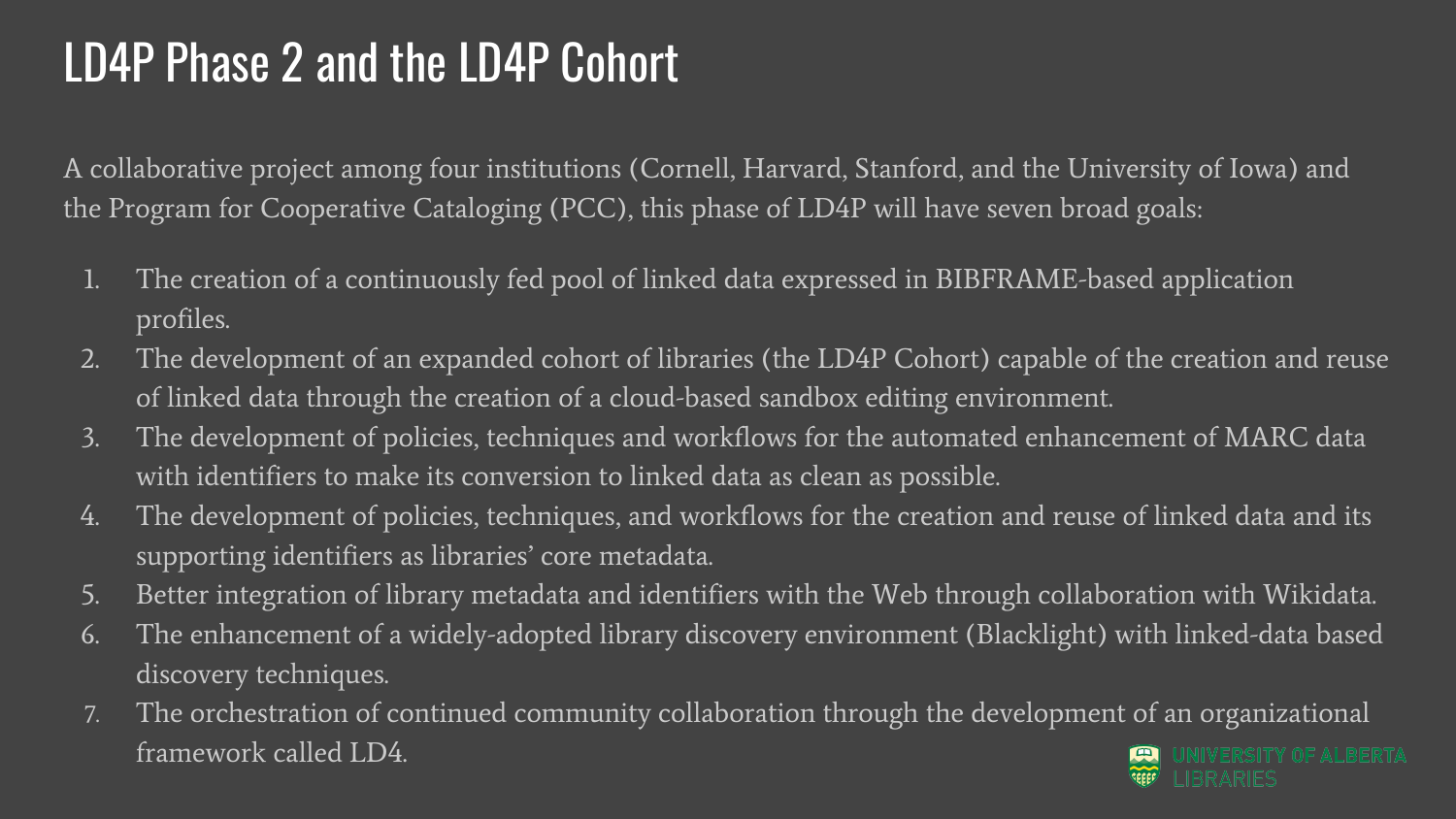### Wider Community Support: International Standards and Development

This brings us to today:



### September 17-19, 2018

**European University Institute Villa Salviati** Via Bolognese 156 - Fiesole (Florence), Italy